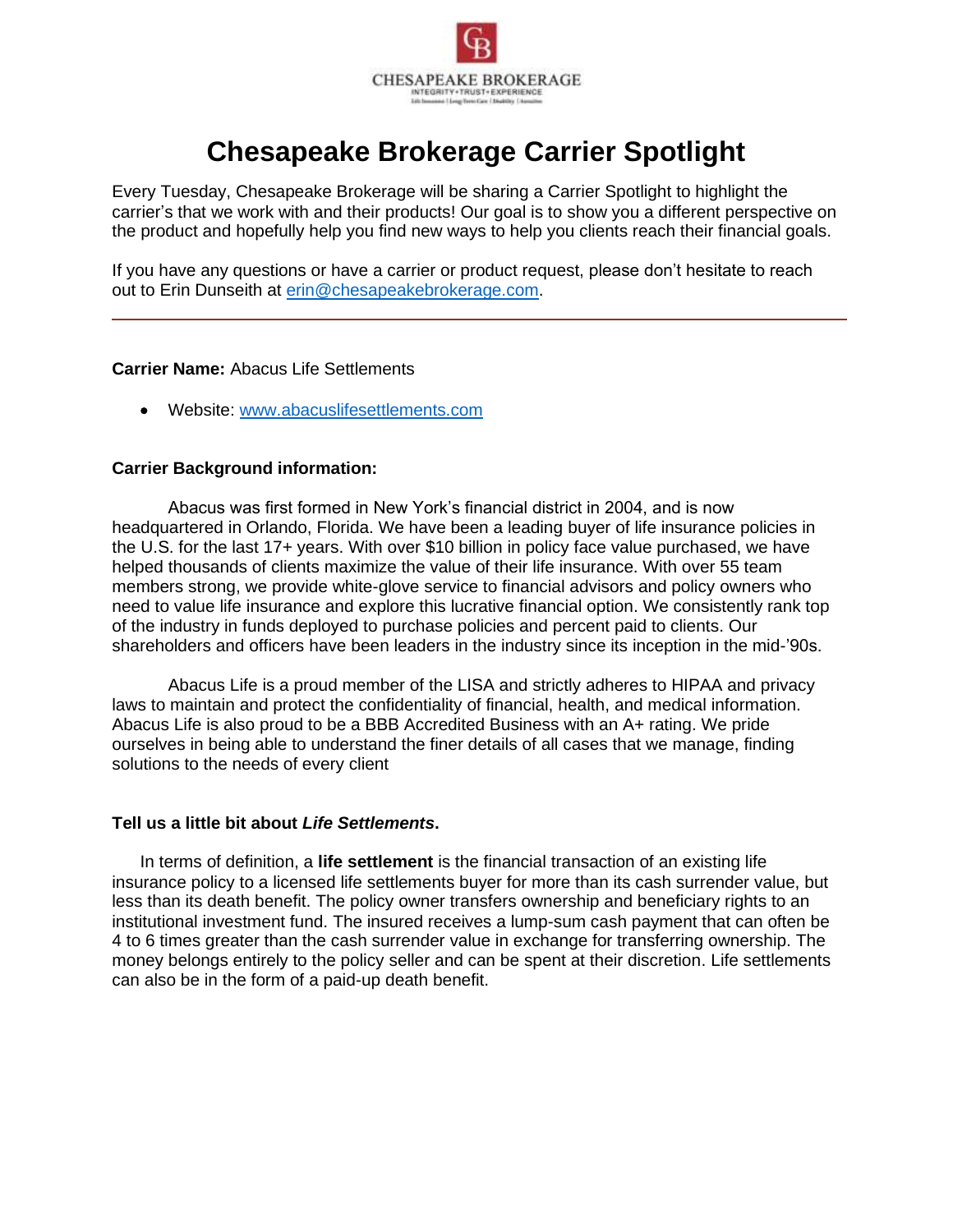

## **What makes this product unique?**

At Abacus Life, we uniquely cater each settlement based on the particular needs of each client. We offer traditional, retained benefit, and hybrid options. The **traditional** option is to sell the insured's entire life insurance policy for a cash amount above the policy's surrender value the insured has no further obligations or claims to the policy, with all future premiums paid by the buyer. The **retained benefit** option means the insured would no longer pay any premiums and retain a portion of their benefit—when the policy ends, beneficiaries will receive a guaranteed percentage, but the insured has no further obligations or payments to make. The **hybrid option** is a combination of two, where the insured would sell a portion of their life insurance policy. With this option, the insured receives a cash payment now, the beneficiary gets a guaranteed percentage of the benefit when the policy ends, and the insured has no further obligation to pay future premiums.

# **What are the key benefits of this product?**

When a senior receives their life settlement, they can spend it completely at their discretion- with no strings attached. It is common for seniors to utilize their payouts to cover medical bills, assisted living expenses, accumulated debt, or simply to supplement their retirement lifestyle. However, there are *never* any guidelines in how one can spend their settlement payouts.

# **Who is this product best for?**

Life settlements are targeted to those who meet the following criteria:

- Own a policy with a **\$100,000 or more** in death benefit anything less than that typically does not qualify, unless there are considerable health impairments
- Life insurance policies generally qualify if you are over **age 70**
- A decline in health from the time when the policy was issued **may** help better an insured's chances to qualify, but it is not necessary

It is important to note that because each life settlement case is distinctive, these factors should only be seen as **general guidelines.** Each case is unique, so it is always best to reach out to an Abacus representative to see if an insured qualifies.

## **Do you have talking/selling points we can share with our producers?**

- The value of a policy is determined based on the following factors: **policy type**, **policy face value**, **insured's age**, and **health status**. Our unique **Abacus Life Settlement Calculator** can provide insureds a quote in a matter of seconds—this quote can be used to begin the conversation with one of our Account Executives.
- At Abacus, we aim for the life settlement process to take 30 days or less. Generally, the length of time selling a policy takes varies on a case-by-case basis.
- Abacus offers viatical settlements specifically catered to insureds who are terminally or chronically ill. The proceeds usually vary from 50% to 80% of the death benefit. The IRS